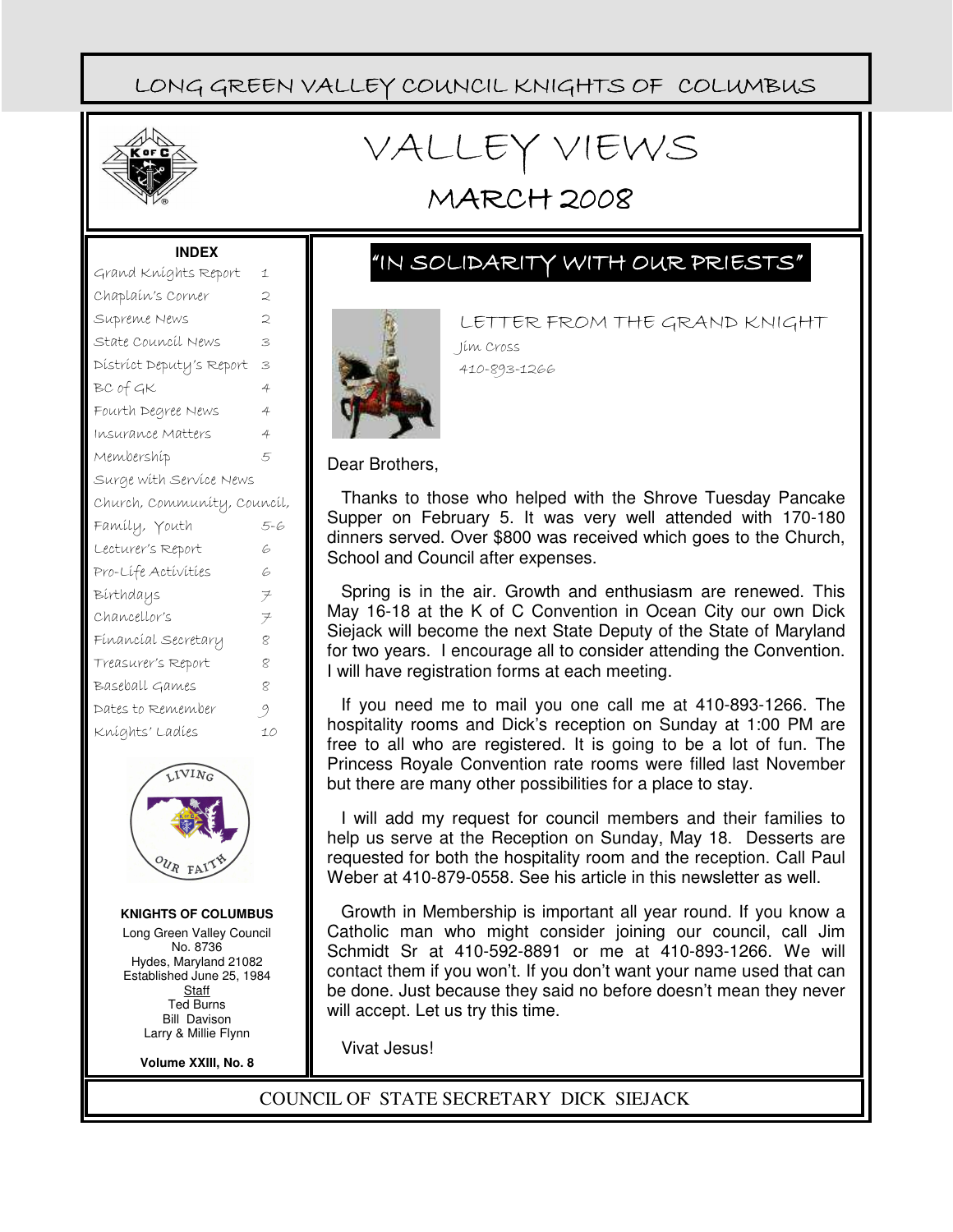

#### **CHAPLAIN'S REPORT**

Fr. Willie Franken 410-592-6206 WFranken@archbalt.org

### Dear Brothers:

Our Lenten journey of faith draws to a close and our preparations lead us to the holiest of weeks in our year and the great celebration of Easter. Holy Thursday will celebrate the gift of the Eucharist and the call to service that Jesus models for us. Good Friday is about the suffering endured by Jesus for our sins, and his cruel crucifixion and death on a cross.

We believe that Jesus' death on a cross brought us the victory over sin and death. Then, we will celebrate the resurrection of Christ from the dead. The new waters of baptism will be blessed and a new candle will remind us that Christ is our light. How do we experience the Resurrection in our own lives? We rise the minute that we begin to get over whatever holds us back in life. We rise the minute we begin to rise above whatever holds us down.

May you have a blessed Easter.

In Christ, Fr. Willie

### **SUPREME COUNCIL NEWS**

Recently Pope Benedict XVI was the center of controversy in the Italian news media for an address he had made.

The pope had criticized international discussions marked by a relativism that denies "the truth about man and his dignity"

and rejects "the possibility of an ethics based on the recognition of natural law."

This was taken to mean, according to some Italian commentators, that the pope is preparing to attack the United Nations when he addresses the General Assembly during his April trip to the United States.

The Vatican responded that this was not the case. Like his recent predecessors, Pope Benedict remains a supporter of the U.N. In fact, as we approach the 60th anniversary of the Universal Declaration of Human Rights, the pope's comments could be seen more appropriately as a strong defense of the U.N.'s founding mission: to build a new global community based on the rule of law, reason and human rights.

This should be obvious to Americans. Our Founding Fathers accepted natural law and rejected relativism when they declared that all people are endowed by their Creator with inalienable rights. Nonetheless, the concern raised by the Italian media has led to similar worries in the United States.

Some point to a pattern of public relations "missteps" by the pope: the Regensburg speech with its defense of reason, and rejection of violence in the name of religion; the Auschwitz visit with the statement that millions of Christians were also killed by the Nazi regime in the death camps (including thousands of Catholic priests); and the Brazil trip when Benedict rejected the idea that Christianity was imposed upon the native peoples of our hemisphere.

These controversies involve much more than a dispute over headlines or "sound bites." At Regensburg, the pope defended the achievement of Catholicism from St. Augustine through St. Thomas Aquinas of reconciling faith and reason into a coherent worldview capable of finding alternatives to the age-old human habit of "might makes right." Reject this great accomplishment of Western Christianity and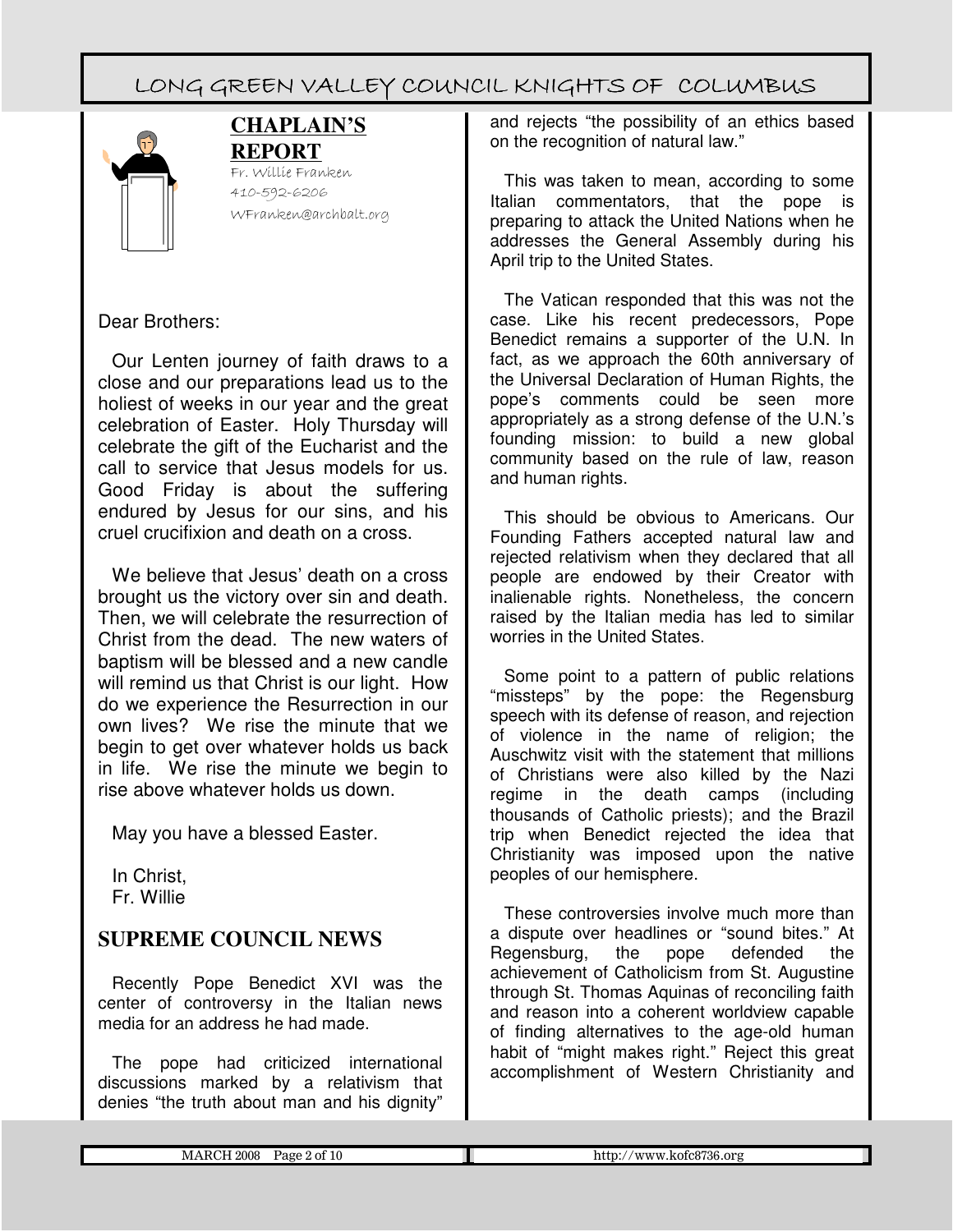one can more easily ignore the Christian roots of Europe.

Similarly, those who ignore the millions of Christians killed by the Nazis may be more influenced by the slanderous idea of "Hitler's pope," unconcerned with the Nazi death camps.

Finally, the contention that Christianity was imposed upon the native people of the New World undermines 500 years of evangelization and overlooks entirely the miracle of Our Lady of Guadalupe. Mary appeared not with the power of a conquering invader but with the humility of a pregnant, mixed-race girl whose sign was not a sword but a bouquet of flowers.

In each case, critics of the Church have attempted to rewrite history, placing Catholics on the defensive in the current "culture wars." Perhaps, some argue, the pope should consider how secular elites and others will use his words to create controversy. He should not be subjected to the game of political "gotcha" that is the stock in trade of so many in the news media.

But there is a more profound issue here: What is really at stake is whether Pope Benedict will be able to define his pastoral mission and teaching ministry on his own terms or whether he will have to submit to the politically correct terms of debate established by the secular media and other critics of the Church. Pope Benedict is one of the great intellectual and moral leaders of our age. He humbly and straightforwardly defends the truth.

### STATE REPORT

#### **Want to play Golf?**

Do you play golf? Are you going to the convention this year? You can do both by playing in the Maryland State Council's annual Convention Golf Tournament being

held on Thursday May 15, 2008, the day before the convention opens.

This year the venue will be the Beach Club at 9715 Deer Park Drive, Berlin, Maryland. Start time is Noon, with a shotgun start. We will play "Best Ball – Captain's Choice". Cost for the tournament is \$70.00 per person, which includes green fees, cart, hot lunch, prizes and there will be beverages on the course. Foursomes are limited. Reservations and payments must be made no later than April 25th. Send check payable to Maryland State Council Convention Fund. Mail check and list of participants to Paul Weber 2223 Larchmont Drive Fallston, MD 21047

If you have any questions call Paul Weber at 410-879-0558 or e-mail at apaulweber@msn.com.

#### **VOLUNTEERS NEEDED…DOWN THE OCEAN**

**This May, at the Annual Convention in Ocean City, our own PGK Dick Siejack, will be elected as the State Deputy of Maryland. Traditionally, following the election on Sunday morning May 18th, there is a reception in the atrium of the Princess Royale Hotel for all conventioneers to congratulate Dick and Pat. This is quite an honor for them and also for Long Green Valley Council. Therefore, the council will be working the reception by preparing and serving the food and beverages.**

**Since many of you have indicated you will be attending this year's convention, I need to enlist volunteers, both council and family members, to work at the reception from late morning until mid-afternoon. We will also need refrigerator space for storing food that weekend.**

**If you would like to volunteer, please call Paul Weber at 410-879-0558. This is a great opportunity to showcase our council and make this a most memorable reception.**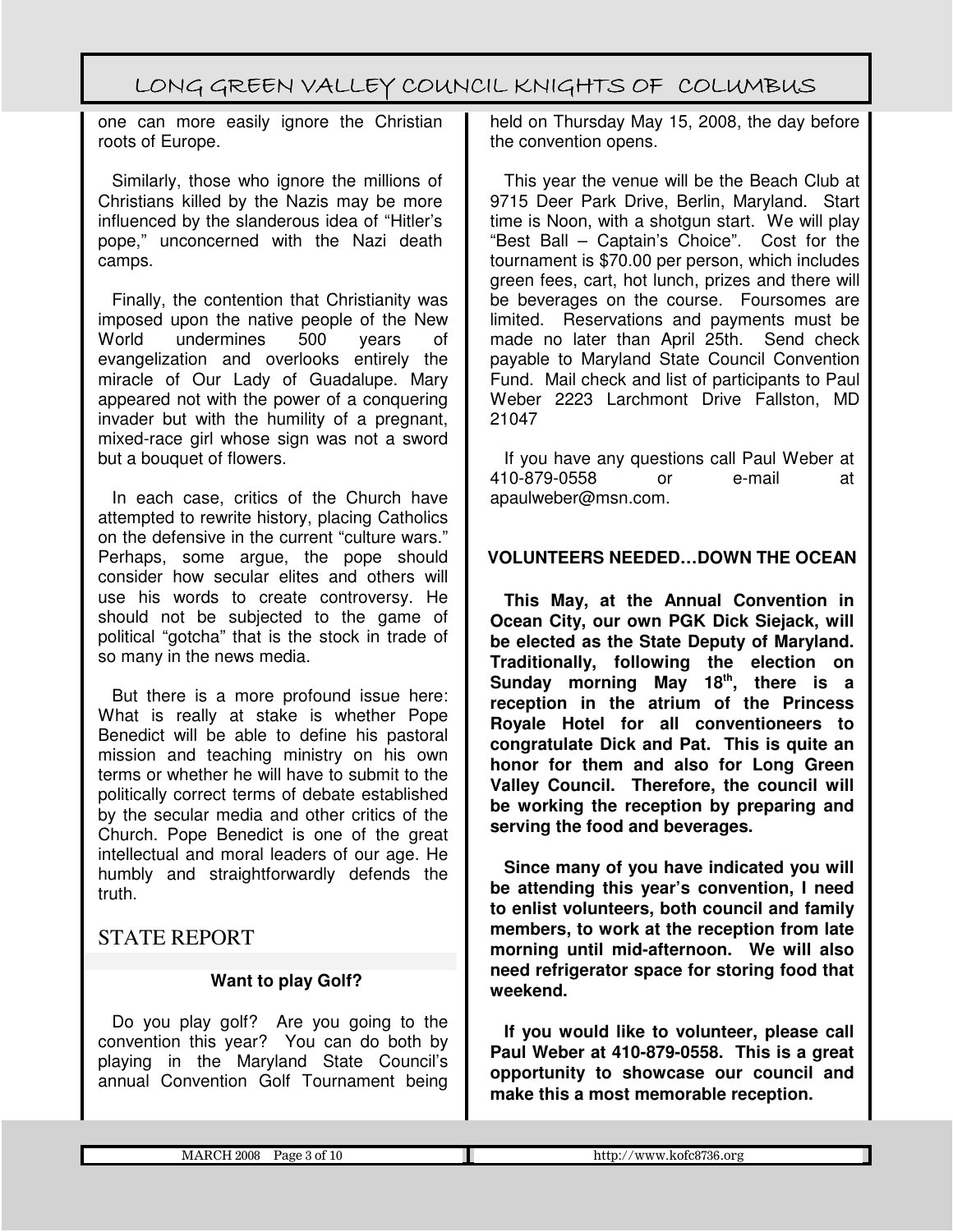#### DISTRICT DEPUTY REPORT

Ed Colvin, District Deputy 2

#### Greetings Brothers,

As we journey through this Holy Season of Lent, let us remember to pray for our brothers and sisters who are in need. While we sometimes take for granted all that we have, we tend to overlook the needs of others. This is a good time to donate to our Parishes and help fill their food pantries.

Membership continues to be at the forefront for every council. I appreciate the council's involvement in the Spring Blitz. Grand Knight's, make sure to send me your numbers as I have to make a report to the State.

The State Convention is going to be here before we know it. Yesterday evening, February 19th, I met with State Secretary Richard Siejack and a group of men to begin planning the reception that will follow the final session of the convention on Sunday. The menu is set and the arrangement planned. This year, the reception will take place in the Atrium of the Princess Royale, beginning at about 1:00 PM. The committee is asking for desserts. Square cakes, brownies and cookies are requested. If your family could bring a dessert item, it will be greatly appreciated. Please contact me to let me know what you will be bringing.

Congratulations to the 1st Degree Team at Fr. Maurice J. Wolfe for a great exemplification on February 18th, and welcome to our new Brother Knights.

"Through Our Works of Charity, We Manifest the Lord's Presence."

Vivat Jesus

### Baltimore Chapter Of Grand Knights E. Jere Jere Danaher, President, President, PGN, FDD, PFN Danaher2@verizon.net 410 426 8236

The next Chapter meeting will be Thurs. March 13 at 8:00 PM at Bishop Sebastian Council.

### FOURTH DEGREE NEWS

Archbishop John Carroll Assembly 2378 Faithful Navigator Pete Fritz 410-692-5949 Pfritz@myfamilygateway.com

My Brother Sir Knights:

We have several events that are coming up in the next few months and they are:

\*\*We will have the election of delegates and alternates at our February meeting to attend the Maryland Biennial District meeting. The results of the election will be announced in the Carillon's March/April Newsletter.

\*\*The Fourth Degree Exemplification for this year will take place on Saturday April 5th. 2008. At the Holiday Inn and Conference Center 5400 Holiday Drive, Frederick, MD. It is not too late to recruit 3rd. Degree Knights at our Councils. Our Faithful Admiral Sir Knight Brian O'Connor will be visiting all of our Councils talking about the purpose of the  $4<sup>th</sup>$ . Degree and recruiting new members.

**March Meeting** – Since the 3rd. Thursday in March is Holy Thursday we have changed our meeting date to March 27th. We will meet at Long Green Valley Council at 8:00 P.M.

**Visit our new web-site**

**At**

**Http://www.kofc8736.com**

MARCH 2008 Page 4 of 10 **http://www.kofc8736.org**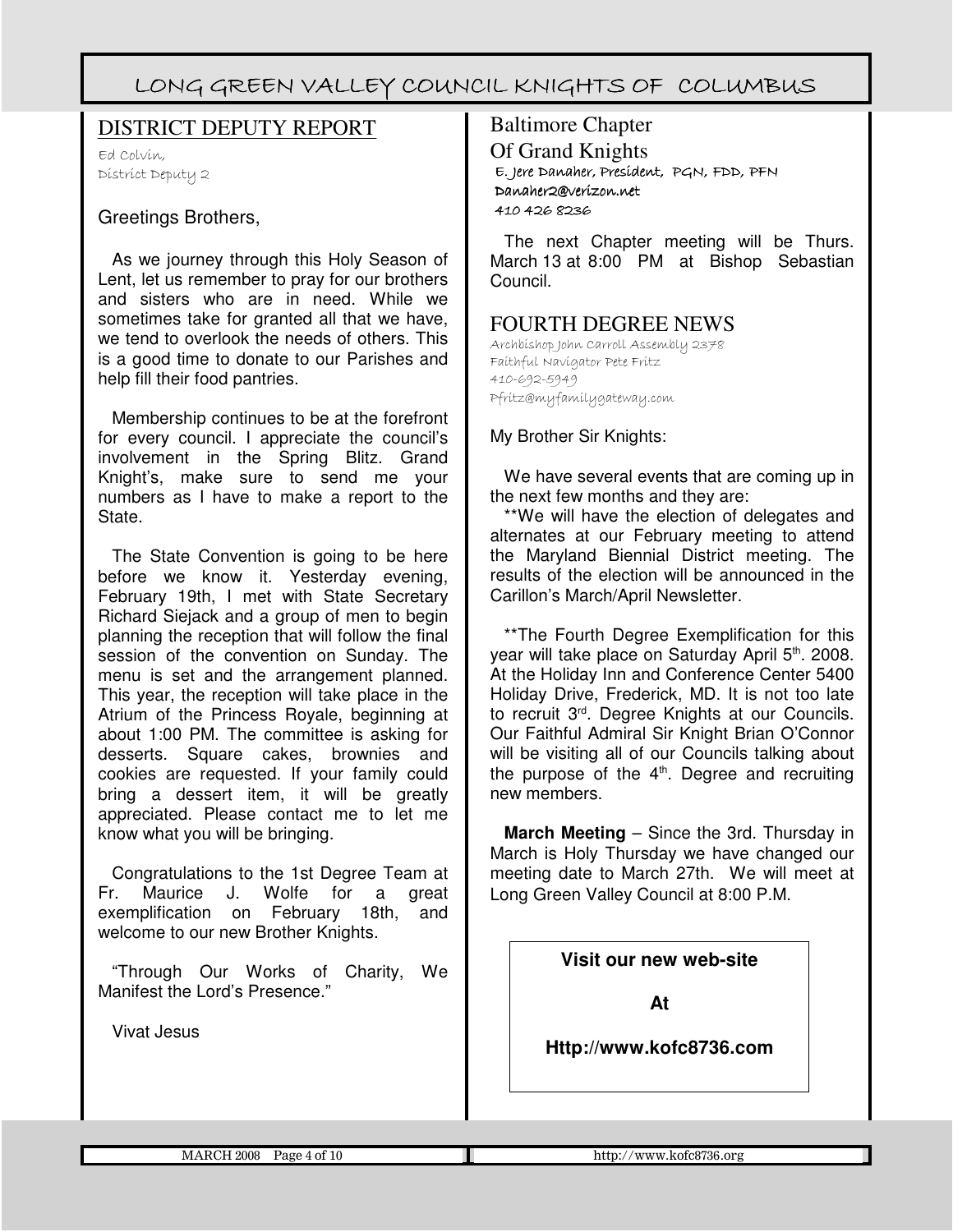

### INSURANCE MATTERS

Tom White, FICF 410.581.1740 800.562.1882 TWKOFC@AOL.COM

#### **FRATERNAL BENEFITS** "**Spouse Insurance**"

The death of a spouse is perhaps the most emotionally traumatic event which humans experience. What would you do if your spouse died unexpectedly?

In over 58% of married-couple families today, both marriage partners work at least part time. Often the financial requirements to run the household substantially exeed the income of either spouse alone.

Life insurance is an excellent means of providing money when it is needed in these traumatic moments.

Some families are fortunate enough to allow either the mother or father to stay home with small children while the other earns sufficient cash to meet household and living expenses.

It is obvious that the loss of a breadwinner would create a financial calamity. Couples should consider the potential cost of replacing the services of the spouse who stays at home to care for the children.

Without the deceased spouse, a surviving spouse working outside the home would face new expenditures for:

<sup>o</sup>Child care, either in the home or a baby-sitter or day care center

<sup>o</sup>Someone to take the children to the doctor, dentist, piano lessons, etc.

Most families can help effectively remove this potential financial emergency by acquiring a life insurance policy on each spouse.

#### Membership

Jim Schmidt, Sr, PGK 410-592-8891 snstrngjim@msn.com

It gives me great pleasure to tell you that Keith Creamer has become our latest member. Mr. Creamer received his 1st. degree on Feb. 18 at Fr. Wolfe Council.

By this time next month I hope to tell you that 6 members received their 2nd. degree. Remember your dues must be paid to take your degrees.

### **CHURCH ACTIVITIES**

John Stansfield 410-836-0862 ressq351@verizon.net

The Shrove Tuesday Pancake Supper was a great success. About 175 people attended this year. A big thank you to all who helped set up, cook, serve or clean up. Over \$800 was donated and will be split among the church, school and council after expenses. The pancakes, sausage and syrup were donated by Deborah Debella, the owner of the McDonald's on Campbell Blvd between White Marsh Mall and Philadelphia Rd (Rt. 7). This really helps speed up serving, keeps the expenses down and helps the church, school and council. Stop in to show your appreciation if you get a chance.

### **COMMUNITY ACTIVITIES**

Bob Renshaw, Director 410-592-8406

#### **BASEBALL GAMES**

Opening Day is March 31. This is a day game but it is always a BIG money-maker for the council. We need as many workers as possible to handle the sell out crowd of Opening Day. At this writing, the rest of the schedule has not been finalized but it will be available at the first meeting in March and in next month's newsletter.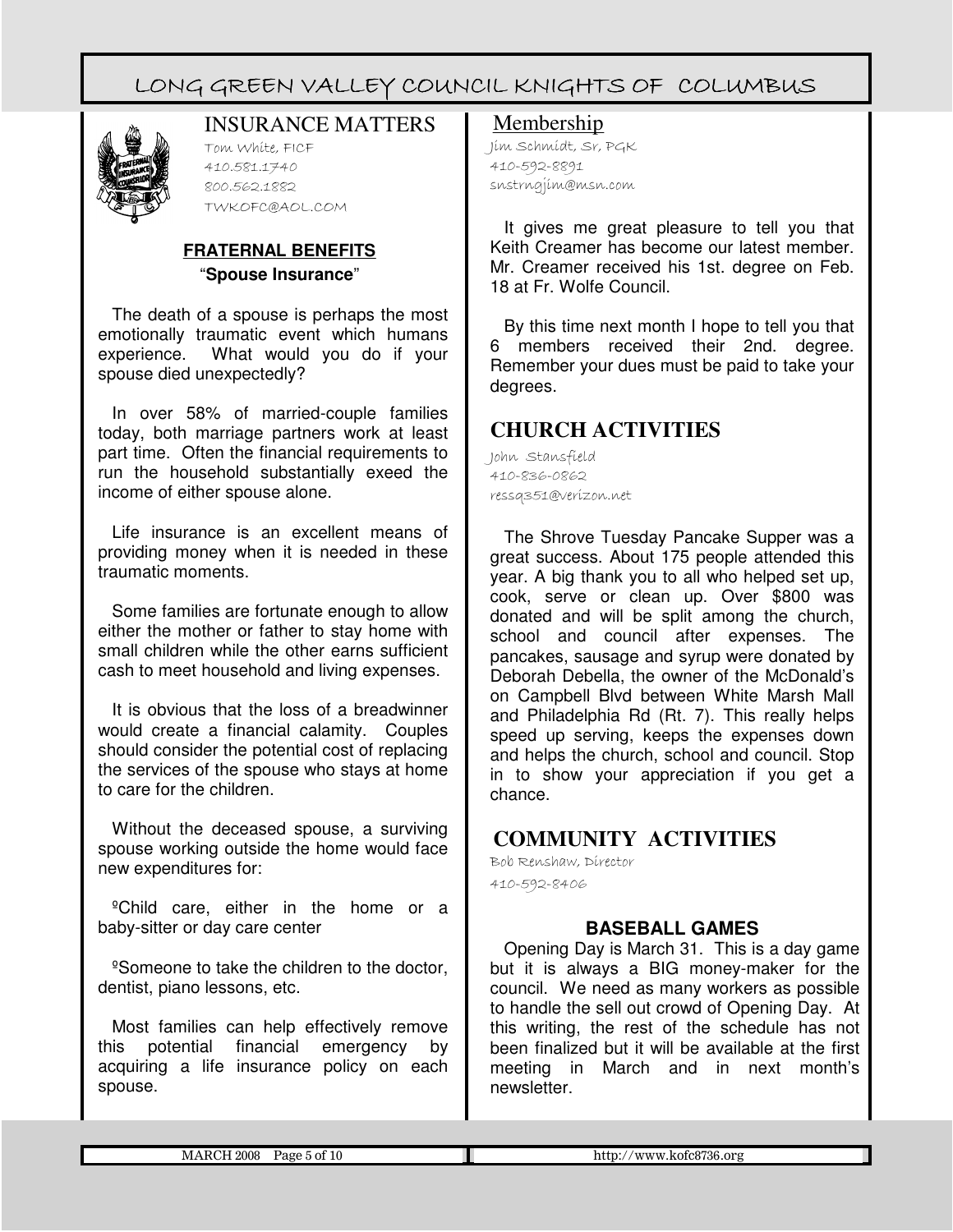Since all workers must complete the ARA training regarding their alcohol policies, **We have a date of March 18 at 7:00 PM in our Council Hall for training certification.** In order for us to have such training here, we need to have at least 40 people in attendance. This would be a good time for anyone who did not attend the session last year to obtain certification. This includes family members who would be interested in working at the stand. Although many of you have been trained and have another year on your certification, it may be a good idea to attend this year if it will give us enough people to warrant training on-site. We may not have enough people next year and will have to go to Camden Yards to become re-certified.

If you can attend this training, there will be a sign up sheet at the meetings in March. If you can not attend any of these meetings, call me at 410-592-8406 or email me at . I need to know how close we are to reaching the minimum of 40 attendees.

### **COUNCIL ACTIVITIES**

Jim Schmidt Jr.

Reminder 5th Sunday Mass at 7:30 AM on March 30, and breakfast at the Sunshine Grill. See you there.

### **FAMILY ACTIVITIES**

Charles J. Valle 410-666-1169

> FAMILY OF THE MONTH William J. Davison

Bill and his wife Ida have been selected as FAMILY OF THE MONTH for the month of February, 2008. They are the proud parents of a son Gary and a daughter Claire.

Bill is a retired employee of Armco Steel where he worked for thirty-seven years. He has been a member of Long Green Valley Council for fourteen years. He has been responsible for calling members to work at

ball games and for coordinating their stations at the games. He has always volunteered at many of the Council's functions and is the co-editor of our news letter.

Ida Davison has been a long time member of the Ladies' Knights and is active in that organization.

The family has been a hard working member of our Council and we appreciate all their efforts.

#### **YOUTH ACTIVITIES**

Chris Phillips, Director 410-592-5337 Chris.phillips@liebert.com

#### **Catholic Bee**

Watch for news soon as Brother Joe Owens will be reporting on the upcoming Catholic Bee!

#### **Rocket Launch**

Our Council is planning to run a Rocket Launch again this year. As we have received a small response from the school in the last few years, we will be expanding it by advertising in the parish bulletin this year. Watch for news about a tentative May launch date!

### PRO-LIFE ACTIVITIES

Jim Cross 410-893-1266

In spite of the letters signed for The Maryland Catholic Conference and presented in Annapolis on February 18, it seems that the bill that provides funding for crisis pregnancy centers will not be considered this year according to an article in The Examiner on February 21. We have a long way to go in Maryland. It is one of only six states in the country that does not have a parental notification requirement before a minor has an abortion performed. However if the clinics are like the schools she will probably have to have permission from her parents and a doctor to have an aspirin after the procedure. Apparently the legislature considers aspirin to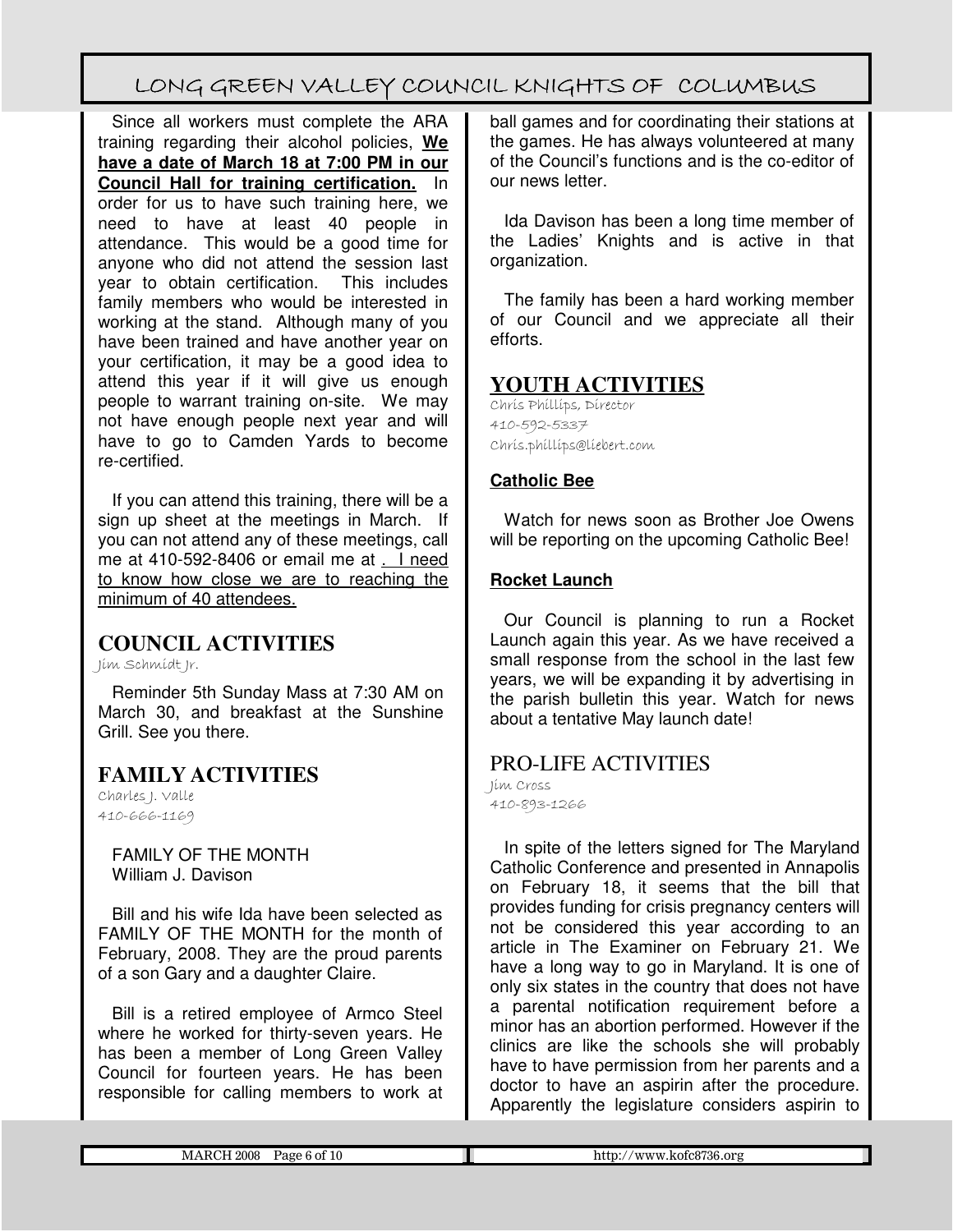be more medically and psychologically hazardous than an abortion.

 The Maryland March for Life will be held on Thursday, March 13, 2008 starting at 6 PM. Come to St. Mary's Church at 109 Duke of Gloucester St and walk to the State House. Photo ID is required for entry. Call 410-269-6397 or 301-858-8304 for more details. If you want to support the March but can't attend, you can send a donation to Maryland March for Life, P.O. Box 106, Annapolis, MD 21404.

### **MARCH BIRTHDAYS**

| <b>Jim Szivos</b>      | 4  |
|------------------------|----|
| Jim Hock               | 7  |
| John Vendetti          | 7  |
| <b>Preston Shelton</b> | 9  |
| <b>Vince Pipitone</b>  | 10 |
| <b>Ray Peterson</b>    | 11 |
| <b>Bob Elliott</b>     | 13 |
| <b>Pat Martino</b>     | 13 |
| <b>Tony Moscati</b>    | 14 |
| Dick Siejack           | 14 |
| <b>Tom Gorius</b>      | 15 |
| <b>Matt Gutberlet</b>  | 15 |
| Deacon Don Murray      | 18 |
| Al "Pop" Stritzinger   | 20 |
| <b>Bill Smith</b>      | 25 |
| John Schmidt           | 26 |
| Jody Satterfield       | 29 |
| Mike Talipan           | 29 |

# **CHANCELLOR'S REPORT**

Bob McGraw Home 410-692-2240 Work 410-887-1828 Cell 443-299-7732 E-mail rsmcgraw@verizon.net E-mail rsmcgraw@verizon.net

**Feel free to contact me if you know of any brother or family member that is need of prayers.** 

Please continue to pray for the following:

#### **Brothers:**

Fr. Jack Collopy Alan Woodman Dick Spinner Vince Wheeler John Robinson Norm Bronzert Charles Crogan George Fitzpatrick William Seibert Matthew Maguire Francis Huebler Ross Galeano Tim Calvert Pop Stritzinger Mike Talipan

#### **Relations:**

Stan Gibson, Brother of Brother Samuel Gibson Kevin Landefeld, Son of Brother George Landefeld Kim Schlee, Daughter of Brother John Schlee Donna Schott, Niece of PGK Jim Schmidt Sr Norma Ventura, Wife of Brother John Ventura Leonard Scheno, Brother of Jim Scheno Ann Hughes, Mother-in-Law of Brother Joe **Wenderoth** Faith Rowland, Granddaughter of Brother Bill Loeffer Mary Renshaw, Wife of Brother Bob Renshaw Michelle Kanotz Birdsall, Daughter of Brother Bill Kanotz Marilyn Carr, Wife of Brother Ronald Carr, Sr. Vincent Crogan, Brother-in-law of Brother George Landefeld Phyllis Rowan, Mother of Brother Thomas Rowan Joan Kozel –Jim Schmidt Sr. Sister Phyllis Rowan –Mother of Tom Rowan Sally Protokowicz – wife of Stan Protokowicz Sr **Deceased:** Brother Jim Scheno Brother Mike Rusk

### **LECTURER'S REPORT**

Joe Wenderoth

|  | 2008<br>' of 10<br>Page<br>M<br>. | .kofc8736.org<br>11111111<br>nttr<br>v w<br>. A M<br>.ш. |
|--|-----------------------------------|----------------------------------------------------------|
|--|-----------------------------------|----------------------------------------------------------|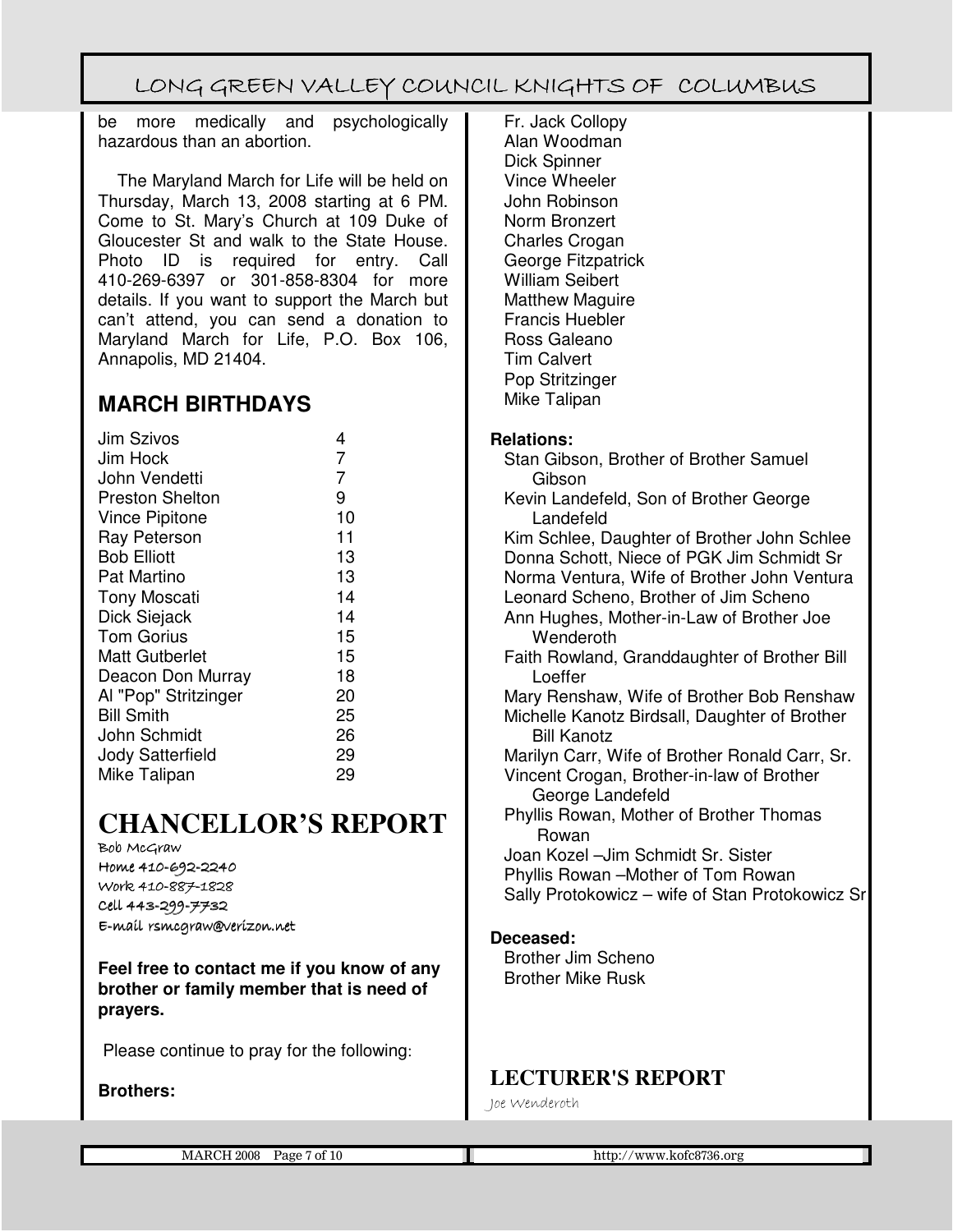410-592-9718 Home 410-682-1366 Work

joew03@hughes.net

At the lecturer meeting / program in February we previewed the trip to the



Baltimore Museum of Industry. The Council visit is on Sunday, March 9<sup>th</sup>, leaving after the 9:00 Mass for an 11 AM tour at the museum facility on Key Highway.

Lecturer Puzzle Contest: Submit an entry for a chance at the \$1,000 prize (if you get the lucky scratch off ticket). Try your hand at the March puzzle "Threebies". You can e-mail or snail mail answers to the Lecturer. The Knight's Ladies continue to be invited to compete. Best score wins. Ties resolved by random drawing. Congratulations to Grace Mayni, winner of the February contest.

#### **March Puzzle: Threebies**

Every answer is a word, name or phrase, in which each syllable begins with the letter B. Hint: each answer has at least three syllables.

Example: Yellow and Black Insect bumble bee

- 1. Louisville slugger, for example
- 2. Period beginning in 1946, population-wise

 $\frac{1}{2}$ 

- 3. The south and mid west, religiously speaking **with a structure of the structure of the structure of the structure of the structure of the structure**
- 4. Like some commentary, in boxing matches **and the set of the set of the set of the set of the set of the set of the set of the set of the set of the set of the set of the set of the set of the set of the set of the set of the set of the set of the set of**
- 5. Star of My Favorite Martian and the Incredible Hulk \_\_\_\_\_\_\_\_\_\_\_\_\_\_\_

6. Luxurious way to unwind

\_\_\_\_\_\_\_\_\_\_\_\_\_\_\_\_

\_\_\_\_\_\_\_\_\_\_\_\_\_\_\_\_\_\_\_\_\_

- 7. Rival of Denny's and Howard Johnson's
- 8. Singer / Record producer married to Whitney Houston **Whitney**
- 9. Yogi's sidekick in the cartoons

\_\_\_\_\_\_\_\_\_\_\_\_\_\_\_\_\_

- 10. When a parent tucks a child into bed, words that complete the phrase "Don't let the…" \_\_\_\_\_\_\_\_\_\_\_\_\_\_\_\_\_\_\_\_
- 11. Paul Newman's eyes, for example
- 12. In small increments

\_\_\_\_\_\_\_\_\_\_\_\_\_\_\_\_

\_\_\_\_\_\_\_\_\_\_\_\_\_\_\_\_\_\_\_

- 13. Thorny shrub
- 14. (4 syllables in this one) 1926 song whose chorus begins: "Pack up all my cares and woe, here I go singing low …"

Good 6, Excellent 10 Ace 13

\_\_\_\_\_\_\_\_\_\_\_\_\_\_\_\_\_\_\_\_

Good luck. Send responses by e-mail or snail mail PO Box 9779, Baldwin 21013.

Last month's answer "Twelfth" contains a single vowel without the letter S anywhere in the word.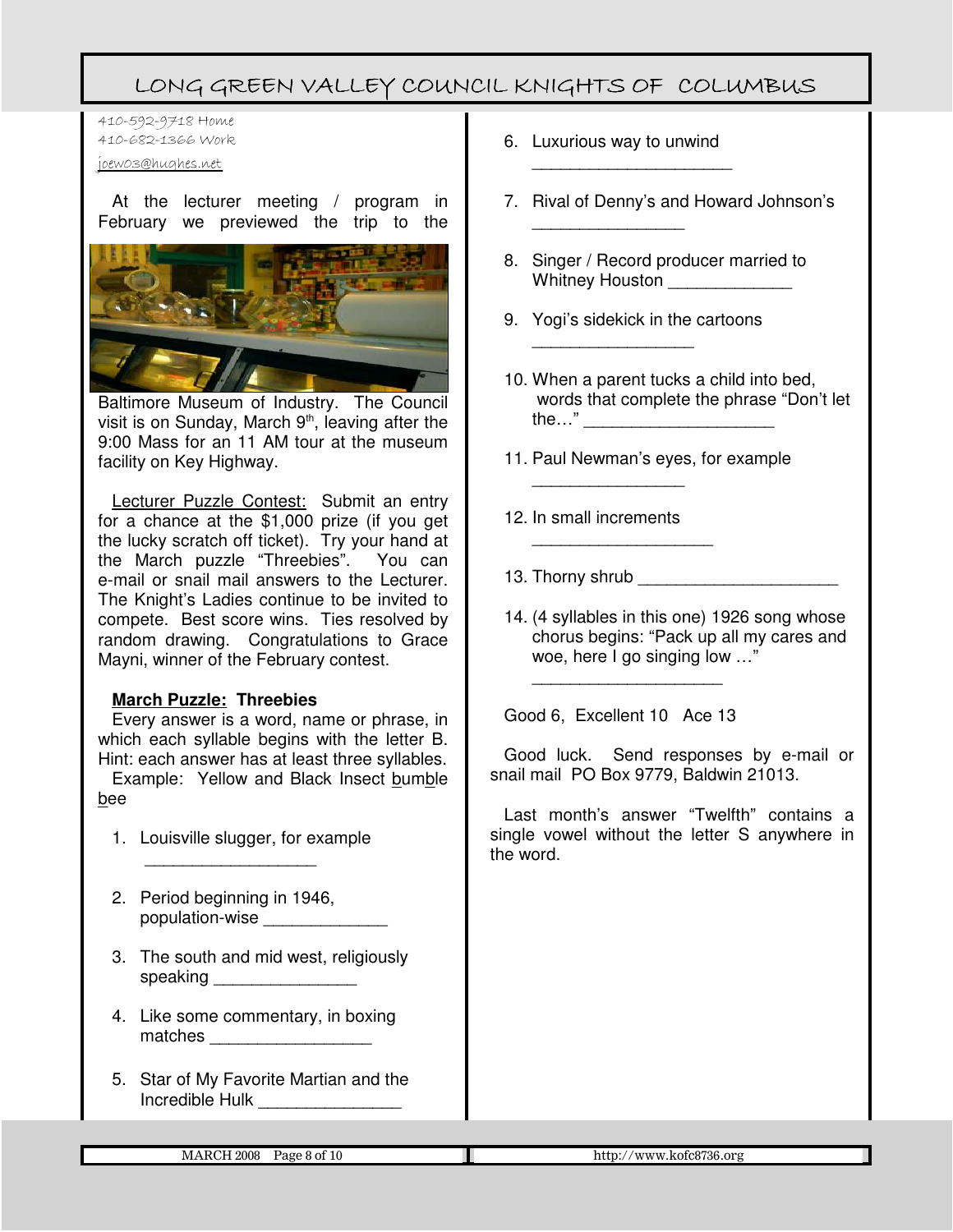### **DATES TO REMEMBER**

| <b>DATE DAY</b> |        | <b>TIME</b>           | <b>ACTIVITY</b>                    | <b>LOCATION</b>                 |  |
|-----------------|--------|-----------------------|------------------------------------|---------------------------------|--|
| 04              | Tues.  | 7:00 PM               | <b>Knights Ladies</b>              | <b>Council Home</b>             |  |
| 06              | Thurs. | 9:00 AM               | <b>Ladies Bake Muffins</b>         | <b>Council Home</b>             |  |
| 06              | Thurs. | 6:45 PM               | <b>Council Officers Meeting</b>    | <b>Council Home</b>             |  |
| 09              | Sun.   | 10:00 AM              | <b>Tour-Museum of Industry</b>     | <b>Council Home</b>             |  |
| 11              | Tues.  | 1:00 PM               | <b>Ladies Deliver Muffins</b>      |                                 |  |
| 11              | Tues.  | 8:00 PM               | <b>Business Meeting</b>            | <b>Council Home</b>             |  |
| 13              |        | <b>Thurs. 6:00 PM</b> | <b>March for Life</b>              | <b>Annapolis</b>                |  |
| 13              | Thurs. | 8:00 PM               | <b>BCGK Meeting</b>                | <b>Bishop Sebastian Council</b> |  |
| 25              | Tues.  | 8:00 PM               | Social Meeting                     | <b>Council Home</b>             |  |
| 27              | Thurs. | 8:00 PM               | <b>AJCA Meeting</b>                | <b>Council Home</b>             |  |
| 30              | Sun.   | 7:30 AM               | <b>Fifth Sunday Mass/Breakfast</b> | St. Johns                       |  |
| 31              | Mon.   | 3:30 PM               | <b>Baseball Game</b>               | <b>Camden Yards</b>             |  |
| <b>APRIL</b>    |        |                       |                                    |                                 |  |
| 01              | Tues.  | 7:00 PM               | <b>Knights Ladies</b>              | <b>Council Home</b>             |  |
| 03              | Thurs. | 6:45 PM               | <b>Officers Meeting</b>            | <b>Council Home</b>             |  |
| 05              | Sat.   |                       | Fourth Degree Exemplification      | Frederick                       |  |
| 08              | Tues.  | 8:00 PM               | <b>Business Meeting</b>            | <b>Council Home</b>             |  |
| 10              | Thurs. | 8:00 PM               | <b>BCGK Meeting</b>                | St. Agnes Council               |  |
| 12              | Sat.   |                       | <b>Catholic Bee</b>                | St. Johns                       |  |
| 18              | Fri.   | 7:05 PM               | <b>Baseball Game</b>               | <b>Camden Yards</b>             |  |
| 22              | Tues.  | 8:00 PM               | Social Meeting                     | <b>Council Home</b>             |  |